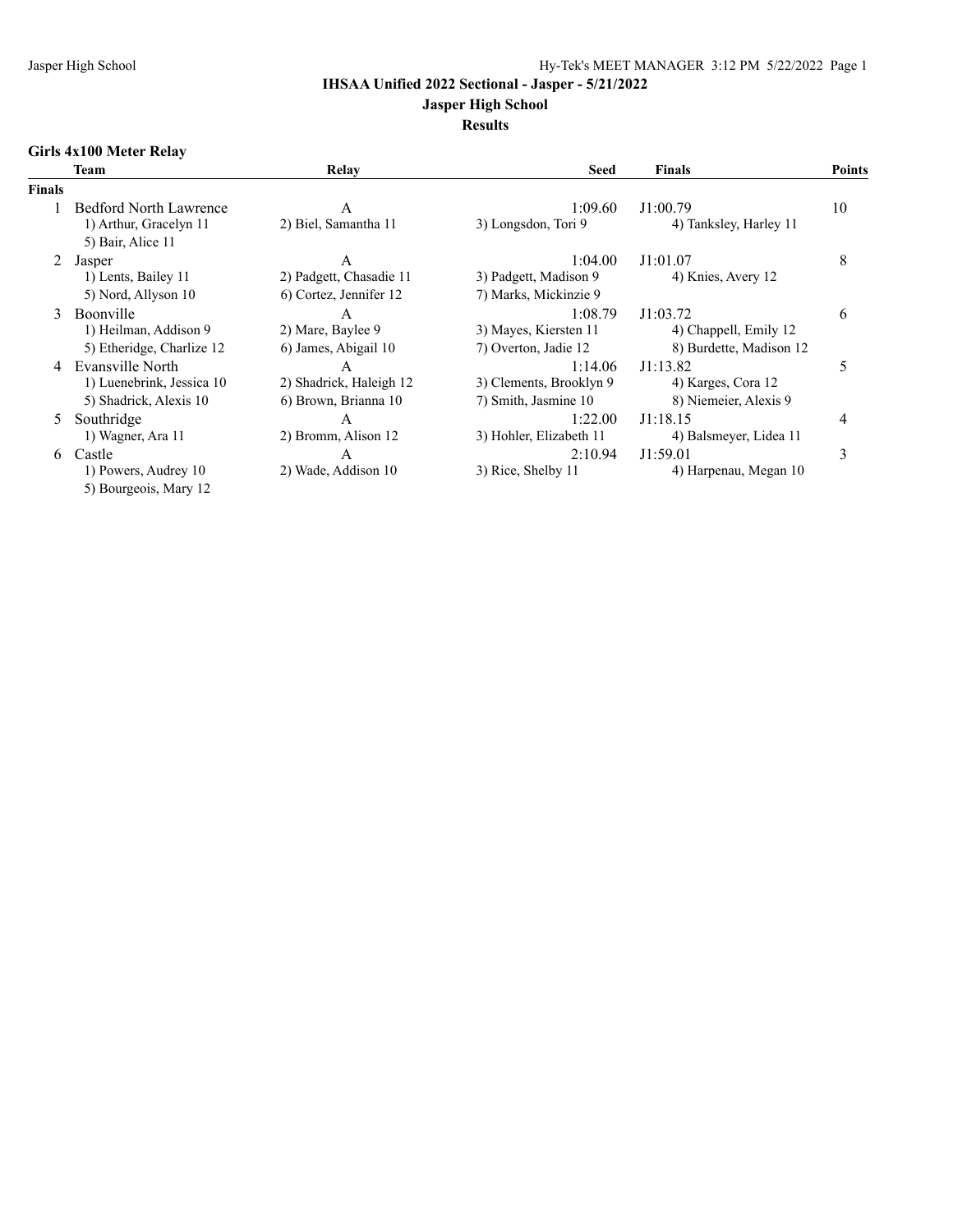#### **Jasper High School**

**Results**

# **Boys 4x100 Yard Relay**

|               | Team                          | Relay                  | <b>Seed</b>                 | <b>Finals</b>          | <b>H#</b>      | <b>Points</b> |
|---------------|-------------------------------|------------------------|-----------------------------|------------------------|----------------|---------------|
| <b>Finals</b> |                               |                        |                             |                        |                |               |
|               | <b>Bedford North Lawrence</b> | A                      | 50.63                       | J50.19                 |                | 10            |
|               | 1) Robinson, Ethan 10         | 2) Matson, Philip 12   | 3) Huber, Brax 11           | 4) Robbins, Tanner 12  |                |               |
|               | 5) Clute, Koltyn 11           | 6) Johnson, Braxton 9  |                             |                        |                |               |
|               | Mt. Vernon                    | A                      | 52.84                       | J52.62                 |                | 8             |
|               | 1) Deno, Nolan 10             | 2) Paul, Aidan 10      | 3) Steedman, Logan 11       | 4) Royal, Braiden 12   |                |               |
| 3             | Jasper                        | $\overline{A}$         | 52.98                       | J53.38                 |                | 6             |
|               | 1) Rodriguez, Felix 12        | 2) Figueroa, Edward 11 | 3) McGimpsey, Joey 12       | 4) Kelly, Samuel 9     |                |               |
|               | 5) Mundy, Klayton 12          | 6) Eckman, Wesley 9    |                             |                        |                |               |
| 4             | Southridge                    | A                      | 1:00.75                     | J1:00.77               |                | 10            |
|               | 1) Laughlin, Anthony 11       | 2) Moran, Derrik 10    | 3) Fogle, Cameron 10        | 4) Valenciano, Zeke 10 |                |               |
| 5.            | <b>Boonville</b>              | $\mathsf{A}$           | 1:03.18                     | J1:01.21               | $\mathfrak{D}$ | 8             |
|               | 1) Coon, Jason 11             | 2) Biggins, Josh 11    | 3) Burchell, Christopher 11 | 4) Sala, Karter 11     |                |               |
|               | 5) Marchand, Blayze 10        | 6) Biggins, Elijah 11  | 7) Fuguay, Zachary 10       | 8) Fortune, Cole 9     |                |               |
| 6.            | Evansville Bosse              | A                      | 1:06.30                     | J1:02.80               | 2              | 6             |
|               | 1) Rauth, Ryan 12             | 2) Faucett, Allie 11   | 3) Wagner, Matthew 12       | 4) Madison, Jerziah 11 |                |               |
|               | Evansville North              | A                      | 1:00.00                     | J1:03.26               |                | 5             |
|               | 1) McKinney, Samuel 10        | 2) Biddle, Kyler 12    | 3) Vidoni, Alec 11          | 4) Riggs, Levi 12      |                |               |
|               | 5) Harris, Luke 12            | 6) Freed, Dusty 10     |                             |                        |                |               |
| 8             | Castle                        | A                      | 1:47.61                     | J1:06.53               | $\mathfrak{D}$ | 5             |
|               | 1) Baehl, Landon 10           | 2) Martin, Charlie 10  | 3) Allen, Lola 10           | 4) Gilles, Claire 11   |                |               |
|               | 5) Bourgeois, Mary 12         |                        |                             |                        |                |               |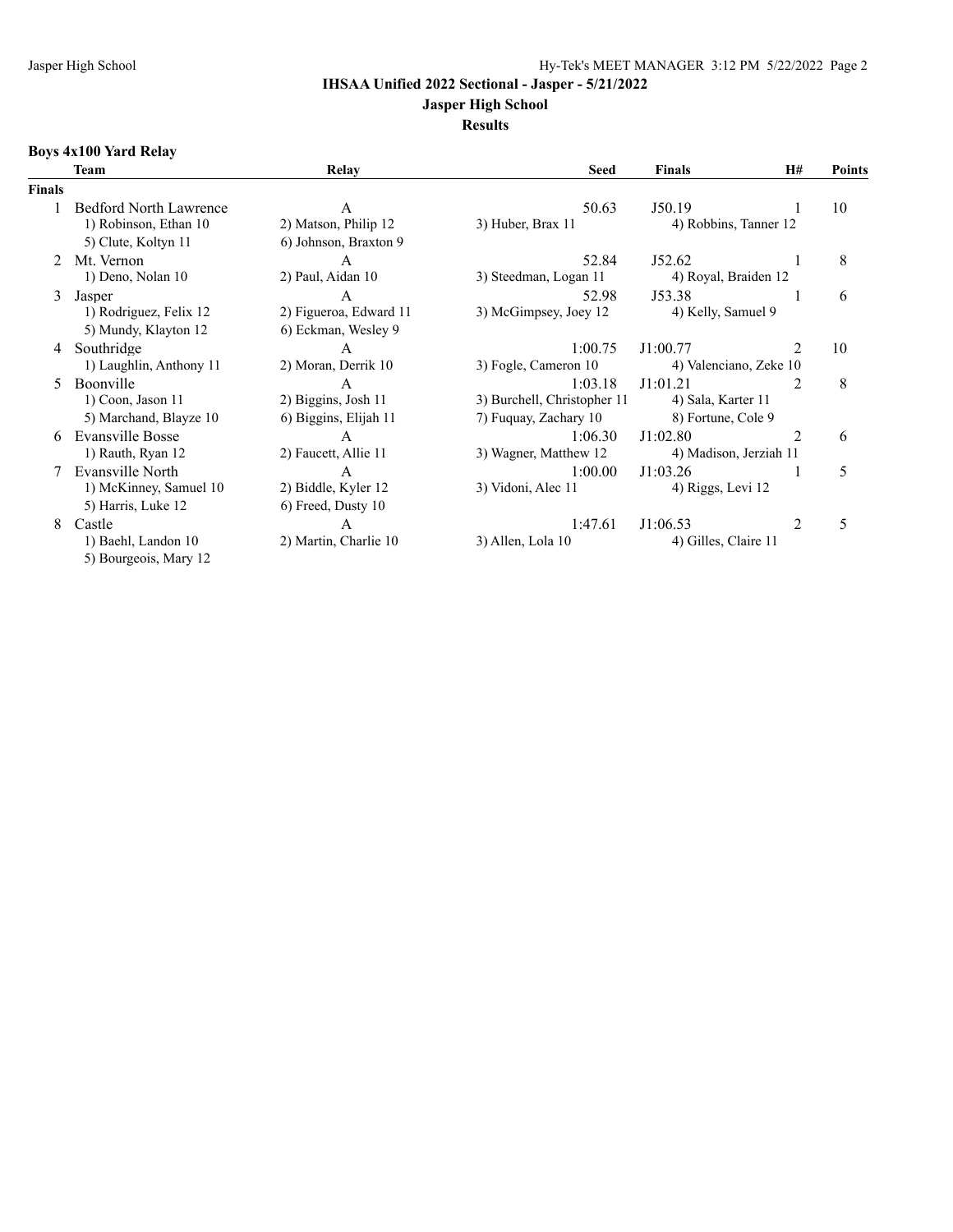**Jasper High School**

#### **Results**

### **Mixed 100 Meter Dash**

|               | <b>Name</b>           |                 | Yr School                              | <b>Seed</b> | <b>Finals</b> | H#                       | <b>Points</b>  |
|---------------|-----------------------|-----------------|----------------------------------------|-------------|---------------|--------------------------|----------------|
| <b>Finals</b> |                       |                 |                                        |             |               |                          |                |
|               | Robbins, Tanner       |                 | M12 Bedford North Lawrence             | 12.04       | J12.42        | 1                        | 10             |
| 2             | McKinney, Samuel      |                 | M <sub>10</sub> Evansville North       | 12.16       | J12.78        | 1                        | 8              |
| 3             | Royal, Braiden        |                 | M <sub>12</sub> M <sub>t.</sub> Vernon | 12.47       | J12.81        |                          | 6              |
| 4             | Gray, Brayden         | M11             | Evansville North                       | 12.36       | J13.11        |                          | 5              |
| 5             | Temple, Marie         | W11             | Southridge                             | 14.31       | J14.13        | $\overline{2}$           | $10\,$         |
| 6             | Madison, Jerziah      | M11             | Evansville Bosse                       | 13.82       | J14.26        | 1                        | $\overline{4}$ |
|               | Kelly, Samuel         | M <sup>9</sup>  | Jasper                                 | 14.06       | J14.66        | $\overline{c}$           | $\,$ 8 $\,$    |
| 8             | Biggins, Josh         | M11             | Boonville                              | 13.84       | J14.92        | 1                        | 3              |
| 9             | Gilles, Claire        | W11             | Castle                                 | 15.90       | J14.94        | 3                        | $10\,$         |
| 10            | Myers, Raistlin       |                 | M <sub>10</sub> Vincennes Lincoln      | 14.80       | J14.95        | $\overline{c}$           | 6              |
| 11            | Hamilton, Jaley       | M <sup>9</sup>  | Mt. Vernon                             | 15.80       | J15.36        | $\overline{\mathbf{3}}$  | 8              |
| 12            | Nordhoff, Adam        | M <sub>12</sub> | Jasper                                 | 14.75       | J15.47        | $\overline{2}$           | 5              |
| 13            | Tovar, Vincent        |                 | M <sub>10</sub> Castle                 | 15.20       | J16.02        | $\overline{\mathbf{3}}$  | 6              |
| 14            | Tanksley, Harley      |                 | W11 Bedford North Lawrence             | 16.01       | J16.08        | 3                        | 5              |
| 15            | Buschkoetter, Claudia |                 | M12 Jasper                             | 14.51       | J16.43        | $\overline{c}$           | $\overline{4}$ |
| 16            | Kingery, Julia        |                 | M <sub>12</sub> M <sub>t.</sub> Vernon | 16.72       | J17.00        | $\overline{\mathbf{3}}$  | $\overline{4}$ |
| 17            | Arthur, Gracelyn      |                 | W11 Bedford North Lawrence             | 17.84       | J17.25        | $\overline{4}$           | 10             |
| 18            | Nubbie, Alex          |                 | M9 Bedford North Lawrence              | 18.44       | J17.46        | $\overline{4}$           | $\,$ $\,$      |
| 19            | Ballou, Dominic       |                 | M10 Jasper                             | 16.59       | J17.72        | $\overline{\mathbf{3}}$  | $\overline{3}$ |
| 20            | James, Abigail        |                 | W <sub>10</sub> Boonville              | 17.34       | J18.46        | 4                        | 6              |
| 21            | Kempf, Joshua         | M12             | Mt. Vernon                             | 18.20       | J18.61        | 4                        | 5              |
| 22            | Johnson, William      |                 | M <sub>12</sub> Boonville              | 18.34       | J18.71        | 4                        | $\overline{4}$ |
| 23            | Baehl, Landon         |                 | M <sub>10</sub> Castle                 | 24.60       | J20.53        | 5                        | 10             |
| 24            | Wilson, Ivy           |                 | M <sub>11</sub> Vincennes Lincoln      | 19.20       | J20.89        | 4                        | $\mathfrak{Z}$ |
| 25            | Drew, Isaiah          | M10             | Southridge                             | 17.67       | J21.60        | $\overline{\mathcal{L}}$ | $\overline{c}$ |
| 26            | Garrison, Zach        | M12             | Southridge                             | 21.59       | J22.88        | 5                        | 8              |
| 27            | Burdette, Madison     |                 | W12 Boonville                          | 28.53       | J25.29        | 5                        | 6              |
| 28            | Shadrick, Haleigh     | W12             | Evansville North                       | 26.62       | J26.44        | 5                        | 5              |
| 29            | Harris, Luke          |                 | M12 Evansville North                   | 21.91       | J26.74        | 5                        | $\overline{4}$ |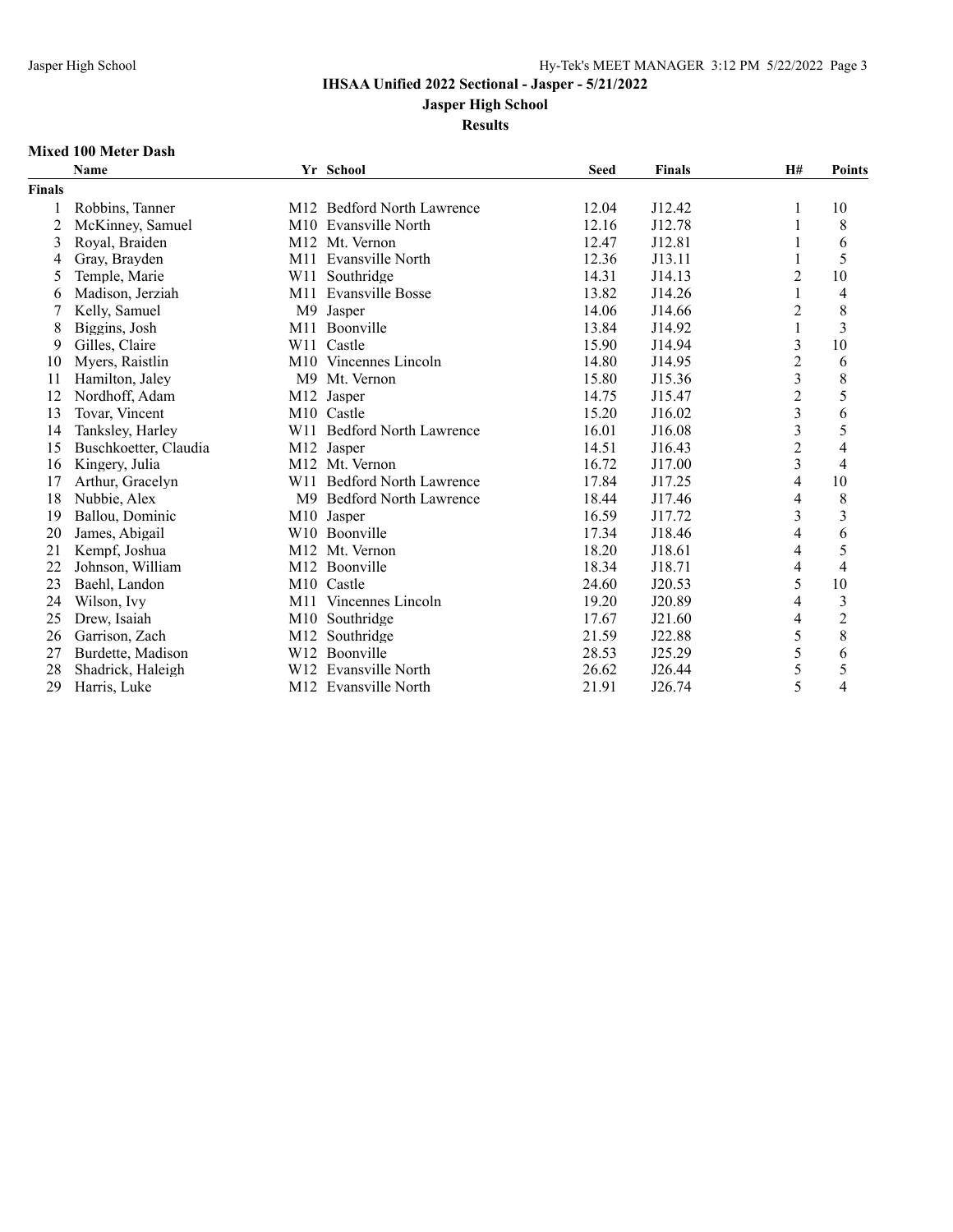**Jasper High School**

#### **Results**

### **Mixed 400 Meter Dash**

|               | <b>Name</b>           |                | Yr School                              | <b>Seed</b> | <b>Finals</b> | H#                      | <b>Points</b>           |
|---------------|-----------------------|----------------|----------------------------------------|-------------|---------------|-------------------------|-------------------------|
| <b>Finals</b> |                       |                |                                        |             |               |                         |                         |
|               | Huber, Brax           |                | M11 Bedford North Lawrence             | 57.17       | J55.60        | 1                       | 10                      |
| 2             | Aigner, Weston        | M11            | Castle                                 | 1:03.68     | J56.53        |                         | 8                       |
| 3             | Rodriguez, Felix      |                | M12 Jasper                             | 1:02.00     | J1:02.03      |                         | 6                       |
| 4             | Laughlin, Anthony     | M11            | Southridge                             | 1:03.00     | J1:02.97      |                         | 5                       |
| 5             | Paul, Aidan           |                | M <sub>10</sub> M <sub>t.</sub> Vernon | 1:07.80     | J1:04.38      | 1                       | $\overline{4}$          |
| 6             | Marchand, Blayze      |                | M10 Boonville                          | 1:09.50     | J1:06.13      | $\overline{c}$          | $10\,$                  |
|               | Connaughton, Gunner   |                | M12 Bedford North Lawrence             | 1:06.93     | J1:06.60      |                         | $\mathfrak{Z}$          |
| 8             | Fogle, Cameron        |                | M <sub>10</sub> Southridge             | 1:05.00     | J1:07.69      |                         | $\overline{c}$          |
| 9             | Clauss, Andrew        | M11            | Jasper                                 | 1:04.60     | J1:08.49      |                         | $\,1\,$                 |
| 10            | Lloyd, Abigail        | M <sup>9</sup> | <b>Evansville North</b>                | 1:16.35     | J1:13.51      | $\overline{c}$          | 8                       |
| 11            | Luenebrink, Jessica   |                | W <sub>10</sub> Evansville North       | 1:14.60     | J1:13.97      | $\overline{2}$          | 6                       |
| 12            | Marchione, Nathan     |                | M12 Jasper                             | 1:18.00     | J1:15.09      | $\overline{\mathbf{3}}$ | 10                      |
| 13            | Cabello, Logan        |                | M10 Vincennes Lincoln                  | 1:11.60     | J1:15.39      | $\overline{2}$          | 5                       |
| 14            | Buschkoetter, Claudia |                | M12 Jasper                             | 1:13.80     | J1:15.76      | $\overline{c}$          | $\overline{4}$          |
| 15            | Steedman, Logan       |                | M11 Mt. Vernon                         | 1:16.20     | J1:16.94      | $\overline{c}$          | $\overline{\mathbf{3}}$ |
| 16            | Riggs, Levi           |                | M12 Evansville North                   | 1:15.87     | J1:17.14      | $\overline{2}$          | $\overline{2}$          |
| 17            | Hamilton, Jaley       |                | M9 Mt. Vernon                          | 1:17.00     | J1:17.22      | $\overline{\mathbf{3}}$ | 8                       |
| 18            | Einerwold, Auriana    | M9             | Boonville                              | 1:21.40     | J1:17.38      | $\overline{\mathbf{3}}$ | 6                       |
| 19            | Kunkle, Kris          |                | M9 Bedford North Lawrence              | 1:14.90     | J1:18.81      | $\overline{c}$          | $\,1\,$                 |
| 20            | Allen, Lola           |                | W10 Castle                             | 1:19.82     | J1:22.19      | $\overline{\mathbf{3}}$ | 5                       |
| 21            | Tovar, Vincent        |                | M <sub>10</sub> Castle                 | 1:27.49     | J1:26.44      | $\overline{3}$          | $\overline{4}$          |
| 22            | Burchell, Christopher |                | M11 Boonville                          | 1:21.40     | J1:27.17      | $\overline{\mathbf{3}}$ | $\overline{3}$          |
| 23            | Freed, Dusty          |                | M <sub>10</sub> Evansville North       | 1:33.60     | J1:32.15      | 3                       | $\overline{c}$          |
| 24            | Masters, Michael      |                | M12 Boonville                          | 1:29.70     | J1:36.40      | $\overline{\mathbf{3}}$ | $\,1\,$                 |
| 25            | Crane, Madi           | M <sup>9</sup> | <b>Bedford North Lawrence</b>          | 1:37.37     | J1:37.90      | 4                       | 10                      |
| 26            | Kempf, Joshua         | M12            | Mt. Vernon                             | 1:43.00     | J1:51.36      | 4                       | 8                       |
| 27            | Garner, Jacob         |                | M <sub>12</sub> Vincennes Lincoln      | 1:58.00     | J2:05.11      | 4                       | 6                       |
| 28            | Spicher, Lawrence     | M12            | Castle                                 | 2:35.00     | J2:21.78      | $\overline{4}$          | 5                       |
| 29            | Garrison, Zach        |                | M12 Southridge                         | 2:32.00     | J2:41.24      | 4                       | $\overline{4}$          |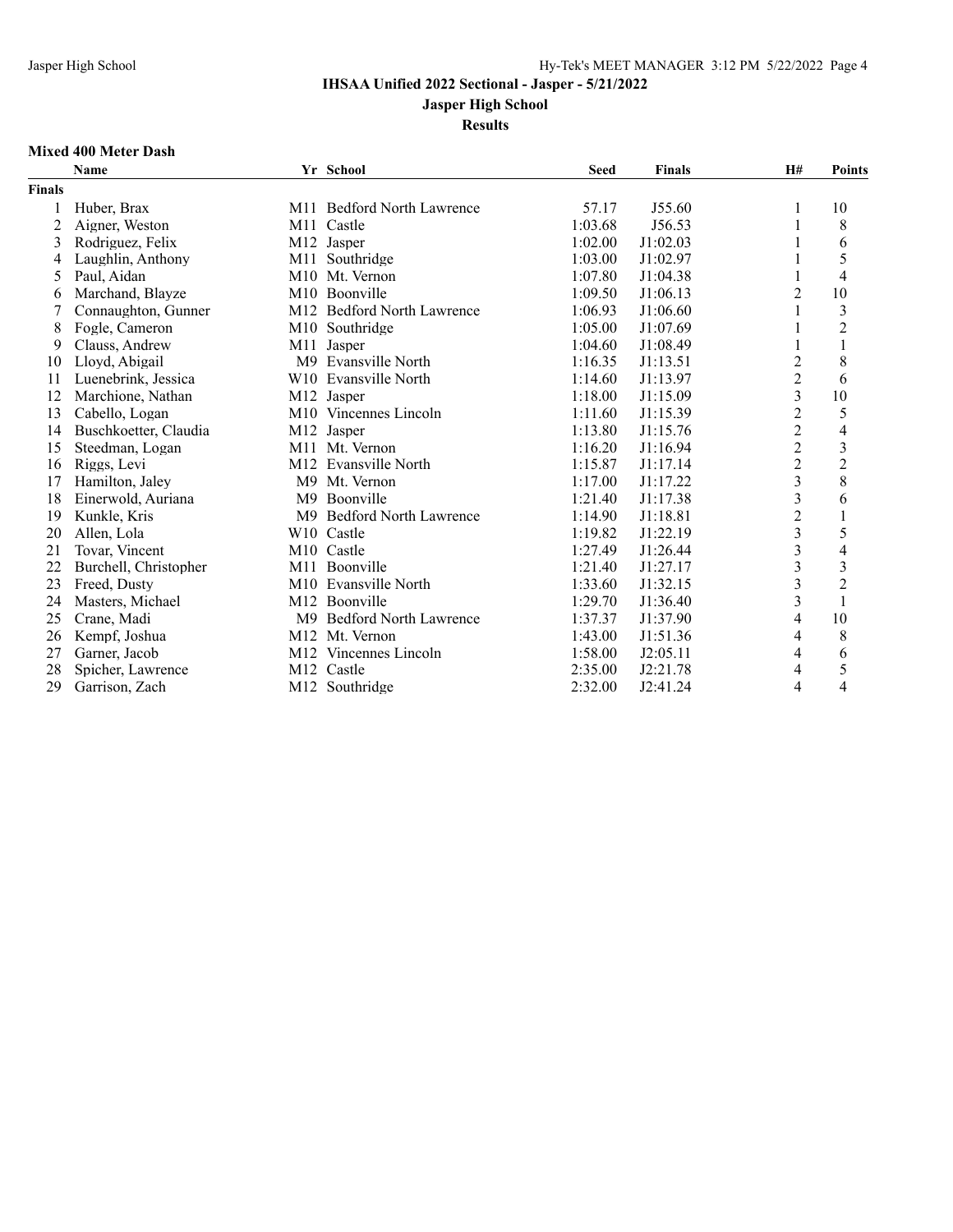**Jasper High School**

**Results**

## **Mixed Long Jump**

|                     | <b>Name</b>       |                | Yr School                         | <b>Seed</b> | <b>Finals</b> | H#                       | <b>Points</b>           |
|---------------------|-------------------|----------------|-----------------------------------|-------------|---------------|--------------------------|-------------------------|
| <b>Finals</b>       |                   |                |                                   |             |               |                          |                         |
|                     | Aigner, Weston    |                | M11 Castle                        | 15-00.00    | J16-11.50     | 1                        | 10                      |
| 2                   | McGimpsey, Joey   |                | M12 Jasper                        | 17-02.00    | J16-08.50     | 1                        | $\,8\,$                 |
| 3                   | Martin, Brady     |                | M10 Evansville North              | 15-07.00    | J16-07.25     | 1                        | 6                       |
| $\overline{4}$      | Johnson, Braxton  | M9             | <b>Bedford North Lawrence</b>     | 16-07.25    | J16-00.75     | 1                        | 5                       |
| 5                   | Matson, Philip    | M12            | <b>Bedford North Lawrence</b>     | 17-01.50    | $J15-10.00$   |                          | $\overline{4}$          |
| 6                   | Gray, Brayden     |                | M11 Evansville North              | 15-04.00    | J15-08.00     |                          | $\overline{3}$          |
|                     | Wagner, Matthew   |                | M12 Evansville Bosse              | 12-00.00    | J14-08.00     | 3                        | 10                      |
| 8                   | Cooper, Mia       |                | W11 Castle                        | 10-05.00    | $J13-01.00$   | 1                        | $\overline{2}$          |
| 9                   | Kunkle, Kris      | M <sup>9</sup> | <b>Bedford North Lawrence</b>     | 10-10.00    | J13-00.75     | $\overline{\mathbf{3}}$  | 8                       |
| 10                  | Lents, Bailey     | W11            | Jasper                            | 12-08.00    | J12-08.00     | $\overline{2}$           | $10\,$                  |
| 11                  | Temple, Marie     | W11            | Southridge                        | 13-06.00    | J12-07.25     | $\overline{2}$           | $\,$ 8 $\,$             |
| 12                  | Bippus, Renee     |                | M12 Mt. Vernon                    | 12-01.50    | J12-01.75     | $\overline{c}$           | 6                       |
| 13                  | Wagner, Ara       | W11            | Southridge                        | 13-01.00    | J11-09.50     | $\overline{c}$           | 5                       |
| 14                  | Martin, Charlie   |                | M <sub>10</sub> Castle            | 10-04.00    | J11-05.50     | $\overline{3}$           | 6                       |
| 15                  | Figueroa, Edward  |                | M11 Jasper                        | 12-02.00    | J10-04.00     | $\overline{2}$           | $\overline{4}$          |
| 16                  | Fuquay, Zachary   |                | M <sub>10</sub> Boonville         | $11-00.00$  | J10-01.00     | $\overline{\mathbf{3}}$  | 5                       |
| 17                  | Masters, Michael  |                | M12 Boonville                     | 11-00.00    | J9-09.50      | $\overline{\mathbf{3}}$  | $\overline{4}$          |
| 18                  | Mundy, Klayton    |                | M12 Jasper                        | $10-04.00$  | J8-09.00      | 3                        | $\overline{\mathbf{3}}$ |
| 19                  | Chapman, Max      |                | M11 Boonville                     | 12-02.00    | J8-06.50      | $\overline{2}$           | 3                       |
| 20                  | Longsdon, Tori    | W9             | <b>Bedford North Lawrence</b>     | 8-05.25     | J8-03.50      | $\overline{4}$           | 10                      |
| 21                  | Fortune, Cole     | M <sup>9</sup> | Boonville                         | $7 - 03.00$ | $J8-01.50$    | $\overline{4}$           | $\,$ $\,$               |
| 22                  | Folz, Jaden       |                | M12 Evansville North              | $9 - 02.00$ | $J7-03.00$    | 4                        | 6                       |
| 23                  | Moran, Derrik     |                | M10 Southridge                    | $7 - 10.00$ | $J6-04.25$    | 4                        | 5                       |
| 24                  | Spicher, Lawrence |                | M <sub>12</sub> Castle            | $6 - 05.00$ | J5-01.75      | 4                        | $\overline{4}$          |
| 25                  | Dosher, Abigail   |                | M11 Mt. Vernon                    | 5-05.00     | J4-11.00      | 5                        | 10                      |
| 26                  | Brown, Brianna    |                | W10 Evansville North              | $6 - 00.00$ | $J3-11.25$    | 5                        | 8                       |
| 27                  | Rapp, Andrew      |                | M10 Mt. Vernon                    | $3 - 11.00$ | J3-04.75      | 5                        | 6                       |
| 28                  | Horton, Shane     |                | M9 Evansville Bosse               | 8-00.00     | $J2-11.50$    | $\overline{\mathcal{L}}$ | 3                       |
| 29                  | Kaiser, Kyle      |                | M <sub>10</sub> Vincennes Lincoln | $5 - 02.00$ | $J2-06.25$    | 5                        | 5                       |
| 30                  | Bromm, Alison     | W12            | Southridge                        | $1 - 08.00$ | J1-09.00      | 5                        | $\overline{4}$          |
| 31                  | Sutton, Ethan     | M12            | Mt. Vernon                        | $1-09.00$   | J1-07.50      | 5                        | $\overline{3}$          |
| $\qquad \qquad - -$ | Casillas, Rodrigo |                | M10 Vincennes Lincoln             | $3-04.00$   | DQ            | 5                        |                         |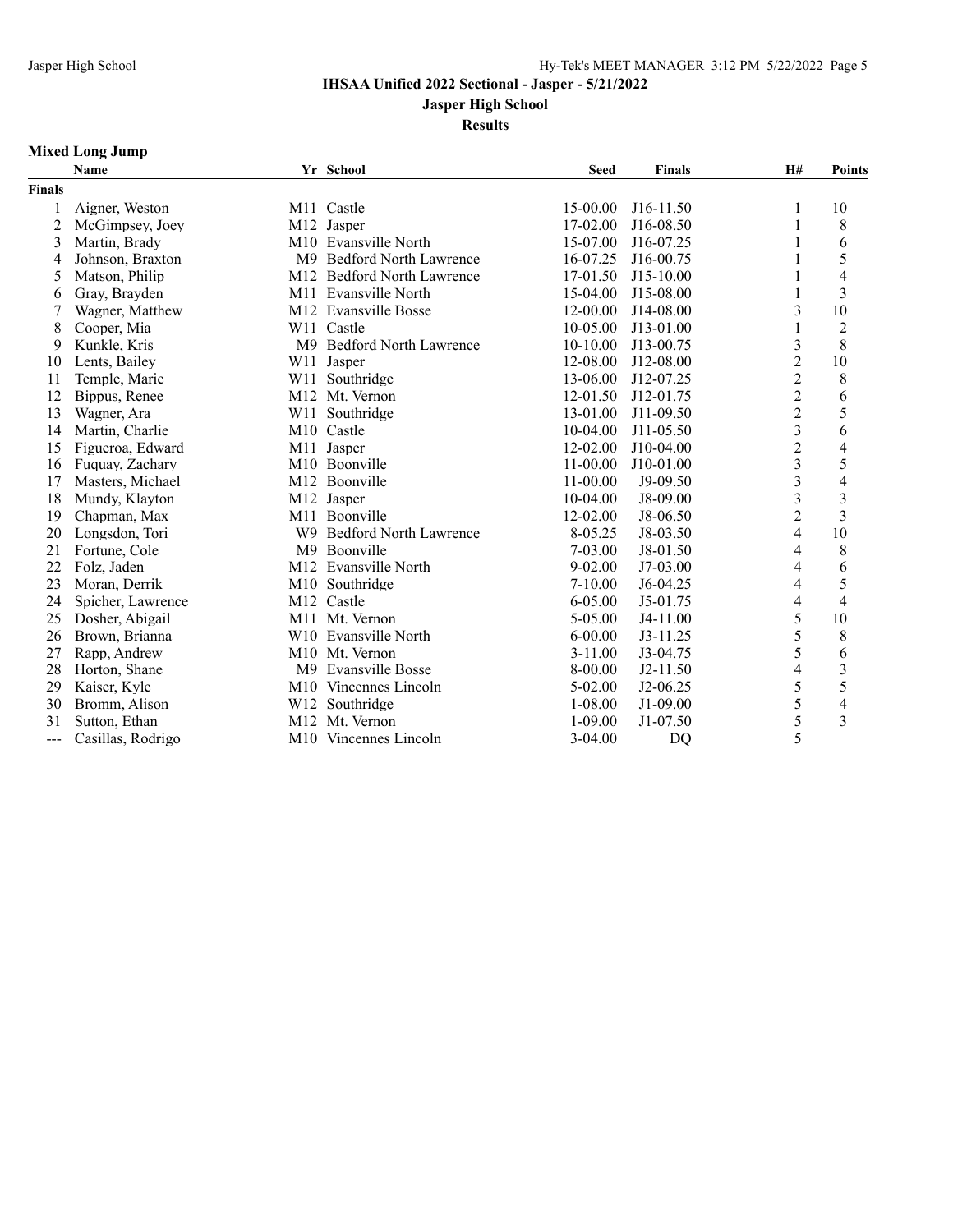**Jasper High School**

**Results**

### **Mixed Shot Put**

|               | <b>Name</b>         |                | Yr School                         | <b>Seed</b>  | <b>Finals</b> | H#                      | <b>Points</b>            |
|---------------|---------------------|----------------|-----------------------------------|--------------|---------------|-------------------------|--------------------------|
| <b>Finals</b> |                     |                |                                   |              |               |                         |                          |
|               | Connaughton, Gunner |                | M12 Bedford North Lawrence        | $41 - 10.50$ | J46-05.50     | 1                       | 10                       |
| 2             | Vidoni, Alec        | M11            | Evansville North                  | 48-05.00     | J39-00.00     |                         | 8                        |
| 3             | Bourgeois, Beau     |                | M9 Castle                         | 33-00.00     | J34-04.00     |                         | 6                        |
| 4             | Clauss, Andrew      | M11            | Jasper                            | 34-06.00     | $J33-01.00$   | 1                       | 5                        |
| 5             | Johnson, William    |                | M12 Boonville                     | 30-01.00     | $J31 - 05.50$ | 2                       | 10                       |
| 6             | Deno, Nolan         |                | M <sub>10</sub> Mt. Vernon        | 31-08.00     | J30-08.00     | 1                       | 4                        |
| 7             | Willoughby, Dylan   | M12            | Jasper                            | 30-05.00     | J30-04.00     | $\overline{c}$          | 8                        |
| 8             | Buechlein, Caroline |                | M10 Jasper                        | $23 - 02.00$ | J24-09.00     | $\overline{3}$          | 10                       |
| 9             | Sheeley, Rylan      |                | M11 Bedford North Lawrence        | 25-07.50     | $J24-04.50$   | $\overline{2}$          | 6                        |
| 10            | Hohler, Elizabeth   | W11            | Southridge                        | 36-04.00     | $J24-00.50$   | 1                       | 3                        |
| 11            | Heeke, Dylan        | M12            | Jasper                            | 25-08.00     | J23-07.25     | $\overline{c}$          | 5                        |
| 12            | Birchler, Molly     |                | M11 Southridge                    | 19-00.00     | $J23-07.00$   | 4                       | 10                       |
| 13            | Jarvis, Jaycee      | M11            | Mt. Vernon                        | 23-09.00     | $J23-01.50$   | $\overline{\mathbf{3}}$ | 8                        |
| 14            | Etheridge, Charlize | W12            | Boonville                         | 19-09.00     | $J22-03.00$   | $\overline{\mathbf{3}}$ | 6                        |
| 15            | Nubbie, Alex        | M9             | <b>Bedford North Lawrence</b>     | 21-01.00     | J21-07.00     | 3                       | 5                        |
| 16            | Bartley, Julie      | M12            | <b>Bedford North Lawrence</b>     | 24-07.00     | $J21-06.50$   | 3                       | 4                        |
| 17            | Lloyd, Abigail      | M9             | Evansville North                  | 17-03.00     | J19-08.00     | 4                       | 8                        |
| 18            | Rapp, Andrew        |                | M <sub>10</sub> Mt. Vernon        | 19-08.00     | J18-07.00     | $\overline{\mathbf{3}}$ | $\overline{\mathbf{3}}$  |
| 19            | Balsmeyer, Lidea    | W11            | Southridge                        | 19-06.00     | J18-06.00     | 4                       | 6                        |
| 20            | Rauth, Ryan         | M12            | Evansville Bosse                  | 19-00.00     | J16-09.00     | 4                       | 5                        |
| 21            | Sawyer, Rex         |                | M <sub>11</sub> Evansville North  | 19-06.00     | $J16-01.00$   | 4                       | 4                        |
| 22            | Allen, Lindsey      | M9             | Boonville                         | 13-06.00     | J15-07.00     | 5                       | 10                       |
| 23            | Drew, Isaiah        |                | M <sub>10</sub> Southridge        | 18-03.00     | J15-04.50     | 4                       | $\overline{\mathbf{3}}$  |
| 24            | Schaefer, Tristan   | M <sup>9</sup> | Evansville North                  | 17-02.00     | $J15-03.00$   | 4                       | $\overline{c}$           |
| 25            | Heath, William      | M <sup>9</sup> | <b>Evansville Bosse</b>           | 13-07.00     | J15-00.00     | 5                       | 8                        |
| 26            | Pfeiffer, Alexis    | M11            | Boonville                         | 12-06.00     | J13-04.25     | 5                       | 6                        |
| 27            | Powers, Audrey      |                | W10 Castle                        | 12-08.00     | J13-02.00     | 5                       | 5                        |
| 28            | Davis, Hunter       |                | M9 Vincennes Lincoln              | 13-04.00     | J11-09.00     | 5                       | $\overline{\mathcal{L}}$ |
| 29            | Wade, Addison       |                | W <sub>10</sub> Castle            | $6 - 03.00$  | $J7-00.00$    | 5                       | $\overline{\mathbf{3}}$  |
| 30            | Weathers, Abi       |                | M <sub>12</sub> Vincennes Lincoln | $7 - 11.00$  | $J6-07.00$    | 5                       | $\overline{2}$           |